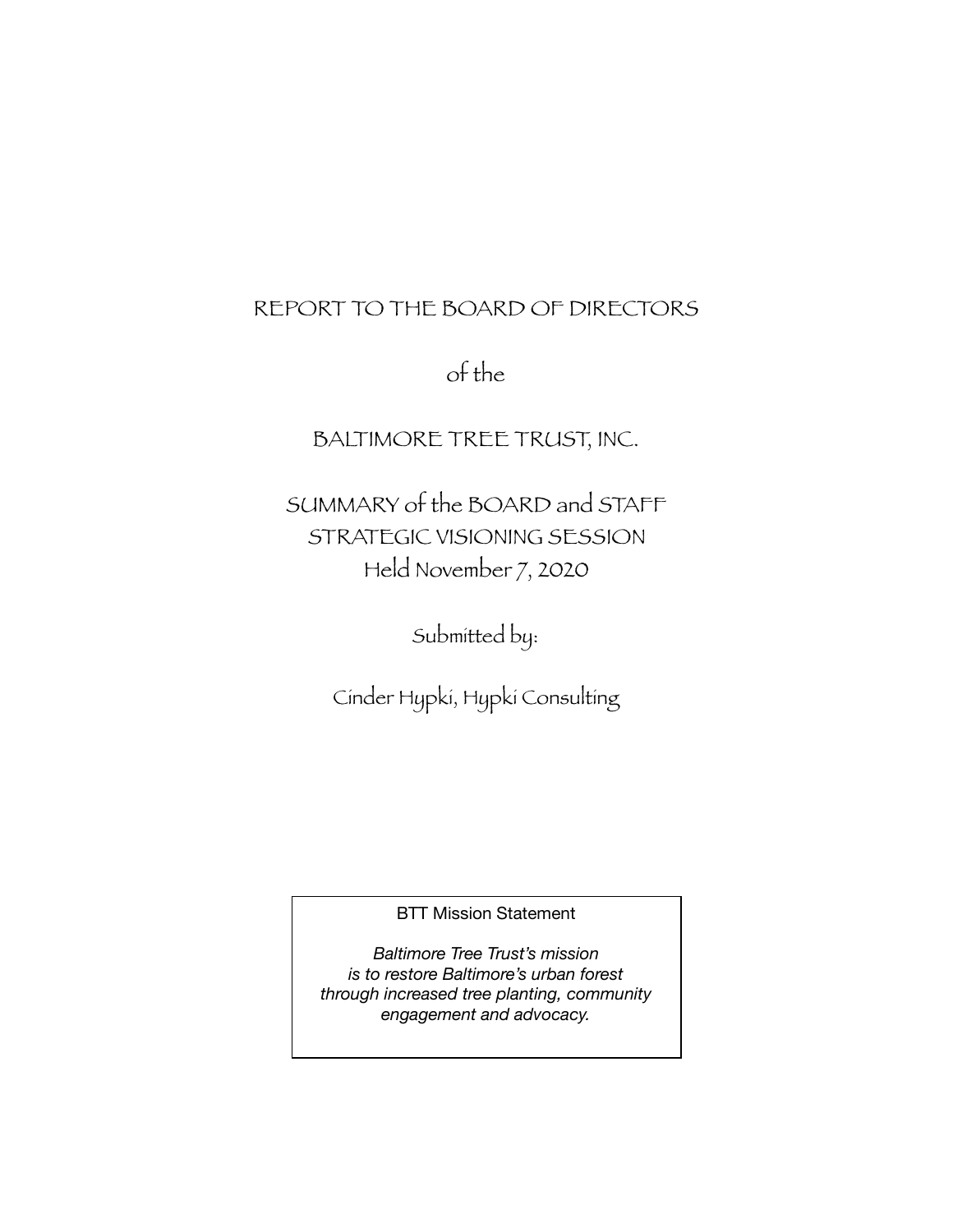# TABLE OF CONTENTS

|                                                                                                                                                                           | 3                                                                               |
|---------------------------------------------------------------------------------------------------------------------------------------------------------------------------|---------------------------------------------------------------------------------|
|                                                                                                                                                                           | 4                                                                               |
| C. Board & Staff Strategic Analysis with SWOT Items<br>E. Committee Reports from Small Group Work                                                                         | $\sqrt{5}$<br>$\begin{array}{c} 5 \\ 5 \\ 6 \end{array}$<br>$\overline{7}$<br>8 |
| IV. Emerging Themes from Zoom Chat for Future Board Consideration                                                                                                         | 9                                                                               |
| V. Suggested Next Steps for Retreat Follow Up                                                                                                                             | 10                                                                              |
|                                                                                                                                                                           | 12                                                                              |
|                                                                                                                                                                           | 14                                                                              |
| B. Baltimore Tree Trust Board of Directors and Staff List as of                                                                                                           | 15<br>16                                                                        |
| C. Vision Statements for Future Use by the BTT<br>D. Compilation of All SWOT Responses by Retreat Participants<br>E. Evaluation Synthesis of the 11-7-20 Planning Retreat | 17<br>19<br>23                                                                  |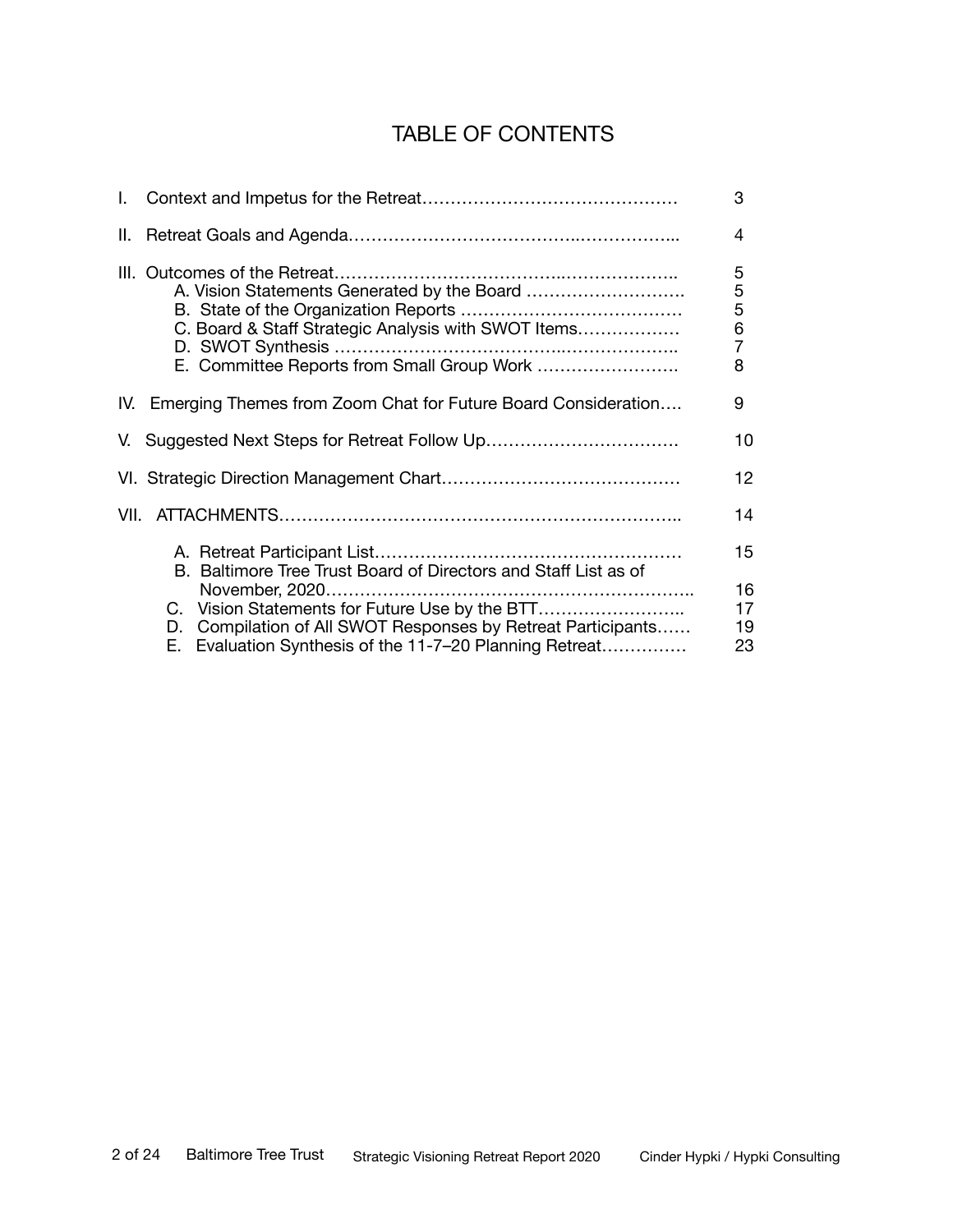## **I. Context and History for the Baltimore Tree Trust Visioning Process**

With its mission, its co-directors and several other key board members as strong constants, the Baltimore Tree Trust has undergone several significant changes in its board and staff, its role citywide and its activities within the period of 2019-2020. Most notably, with the exception of its tree crew Foreman Kwamel Couther, the organization has seen 100% staff turnover in 2020, and has subsequently welcomed a new Executive Director, Bryant Spoon Smith, and two additional new staff members: Associate Director, Justin Bowers, and Operations Coordinator, Amy Burke.

Four new Board members have joined the BTT leadership team: Doug Holthaus, Mark Smolarz, Joan Plisko and Michael Woollen. With the addition of these individuals, the Board is now near its designated number. BTT has also been designated as an essential organization during the Covid-19 pandemic due to its workforce development program; as such, it has been able to keep its tree planting crew and urban forestry component active throughout the spring, summer and fall of 2020. Bryant Smith also secured an agreement with Baltimore City Forestry Department for the planting of its street trees moving forward. Taken together, these developments have created a new landscape for the organization — one which has opened a vista onto new possibilities and an ambitious new goal of planting 10,000 trees over a five year period.

This new landscape also requires significant organizational development in order to move toward the new goal from a stable position, with the requisite organizational systems in place to support both Board and Staff in their work. It also begs the need for a commensurate development of its financial resources and thus, fundraising capacity. To this end, the Strategic Visioning Retreat was scheduled in order to educate and unite the Board around the 10,000 tree goal, and to begin this two-pronged effort of developing the organization and deepening its capacity.

BTT contracted with Cinder Hypki of Hypki Consulting to help prepare for and to facilitate the retreat; in preparation for developing the retreat agenda, Cinder:

- Led a Zoom meeting with a small group of BTT Board members on October 7 to discuss their perspectives on the desired content of the retreat, specific needs and agenda items.
- Held several meetings with Bryant Smith to gain familiarity with the organization and specific retreat needs.
- Met with Bryant Smith and the Board co-chairs to discuss their goals and the final retreat agenda
- Developed a participant and a detailed facilitators agenda to guide the work of the day
- Conducted a run-through of the virtual platform for the retreat itself with BTT staff.

Organizational changes in the related work of the City, other partners, and the communities BTT serves factored into the group's work together as did consideration of the impact on BTT's work of the significant and shifting challenges posed by Covid-19, including remote work and facilities issues. These issues informed retreat discussions in terms of operationalizing the mission.

In preparing this report for the Board, I have erred on the side of including information, with the goal of providing a record both broad and deep of this first meeting of both Board and Staff for those present and those who could not attend.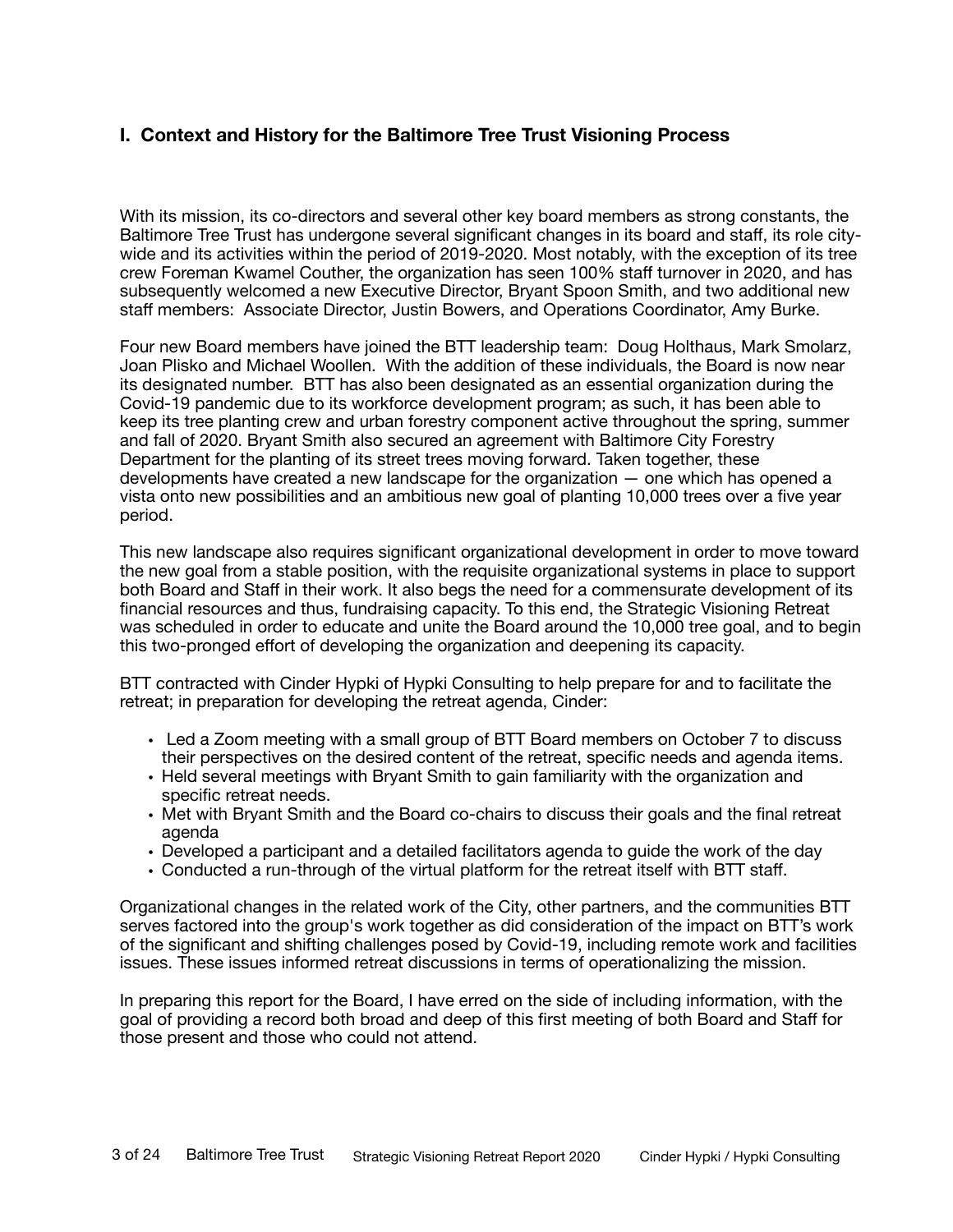#### **II. RETREAT GOALS & AGENDA**

#### **GOALS**

- 1. Enable board members and staff to get to know each other via collaborative work around shared vision, mission, and priorities.
- 2. Update and inform participants about the current financial and fundraising status of the organization.
- 3. Update and inform participants about the state of BTT operations and programs using a framework that will be helpful for future goal setting.
- 4. Provide the board with an opportunity to understand the work of the staff and their contributions to BTT's mission in a comprehensive way.
- 5. Conduct an organizational analysis/environmental scan (internal / external ) using a SWOT analysis of BTT.
- 6. Consider organizational development needs in order to undertake operational planning; solidify Board Committees, strategic tasks, structure and membership.
- 7. Set the stage for the board to set short and medium term (1-3 years) organizational goals, and to identify the board and staff support needed to accomplish them. (Note that the goal setting work will be undertaken by board and staff after the retreat.)
- 8. Identify next steps in fleshing out a completed operational plan.

#### **AGENDA**

| $10:00 - 10:10$ | Welcome (Thomasina Poirot / Chris Feiss) & Zoom Etiquette (Justin Bowers)                                               |  |  |  |
|-----------------|-------------------------------------------------------------------------------------------------------------------------|--|--|--|
| 10:10 - 10:20   | Recap of impetus for retreat (Thomasina Poirot / Chris Feiss)                                                           |  |  |  |
| 10:20 - 10:30   | Day's Overview to Accomplish Retreat Goals (Bryant Spoon Smith &<br>Cinder Hypki)                                       |  |  |  |
| $10:30 - 11:00$ | A Vision for BTT: Our Stake in What We Are Striving For (Cinder)                                                        |  |  |  |
| 11:00 - 11:30   | State of the Organization: Financial Trends / $Q & A$ (Chris Mfume +<br>Bryant Spoon Smith)                             |  |  |  |
| 11:30 - 11:40   | <b>Break</b>                                                                                                            |  |  |  |
| 11:45 - 12:15   | State of the Organization: Operational Analysis (Bryant Spoon Smith)                                                    |  |  |  |
|                 | <b>Urban Forestry</b> - Bryant Spoon Smith / Kwamel Couther.                                                            |  |  |  |
|                 | <b>Workforce Development - Justin Bowers</b>                                                                            |  |  |  |
|                 | <b>Public Health Program and Education (Justin Bowers / Bryant Spoon</b>                                                |  |  |  |
|                 | Smith)                                                                                                                  |  |  |  |
| $12:15 - 1:15$  | Environmental Scan & Organizational Analysis: SWOT chart analysis & matrix<br>map for setting priorities (Cinder Hypki) |  |  |  |
| $1:15 - 1:45$   | <b>LUNCH BREAK</b>                                                                                                      |  |  |  |
| $1:45 - 2:05$   | Development Session (Ashley Principe)                                                                                   |  |  |  |
| $2:05 - 2:10$   | Operations Committee (Chris Mfume)                                                                                      |  |  |  |
| $2:10 - 2:15$   | Recruitment for Fundraising and Operations Committees (Chris Feiss /<br>Thomasina)                                      |  |  |  |
| $2:15 - 2:35$   | Leveraging up to 10,000 trees in Committee Breakouts (Ashley Principe,<br>Chris Mfume)                                  |  |  |  |
| $2:35 - 2:45$   | Report back - 2 committees (5 mins each)                                                                                |  |  |  |
| $2:45 - 2:55$   | Next Steps (Bryant Spoon Smith / Thomasina Poirot / Chris Feiss)                                                        |  |  |  |
| $2:55 - 3:00$   | Closing (Thomasina Poirot / Chris Feiss)                                                                                |  |  |  |
| $3:00 - 3:05$   | <b>Retreat Evaluation (Cinder)</b>                                                                                      |  |  |  |
|                 |                                                                                                                         |  |  |  |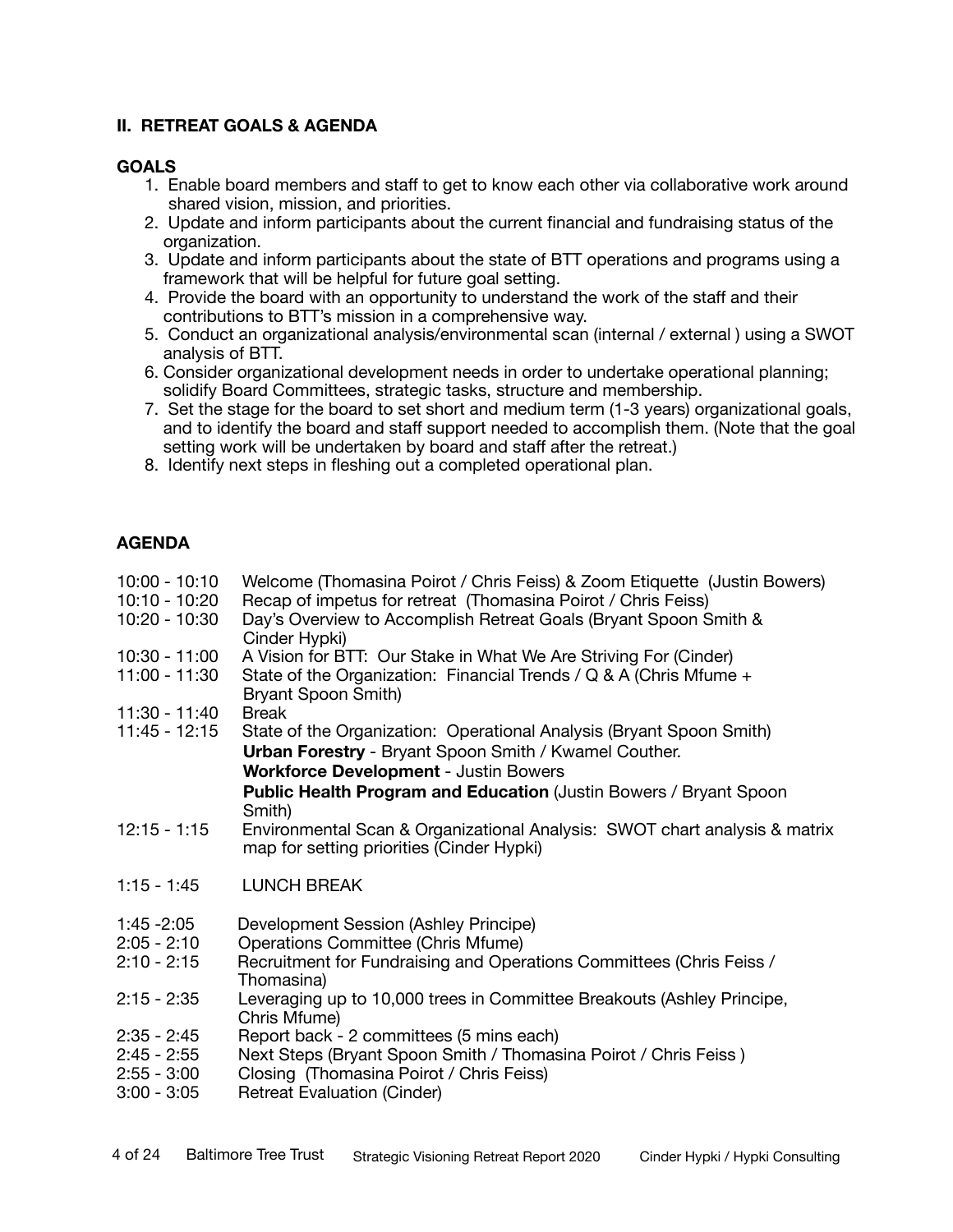#### **III. Outcomes of the Retreat**

#### **A. Vision Statements generated by the Board**

As a warm up and introductory exercise, retreat participants were asked to consider and briefly jot down the key elements or points of a Vision Statement for the Baltimore Tree Trust. Currently, the organization has only a Mission statement (see cover of this report). The generation of a Vision Statement is considered vital to the strategic planning process for any nonprofit, as it both defines the end-goal of the organization's work and importantly communicates to constituencies and supporters what the organization is attempting to achieve.

The individual vision statements generated by participants can be found in Attachment C. p. 17. These should be further synthesized by an individual or committee of the board and presented to the full board for consideration, discussion and feedback. Ultimately, a final Vision Statement should be generated and voted upon by the full board prior to its use in advocacy, fundraising and media.

#### **B. State of the Organization Reports**

Executive Director Bryant Spoon Smith and staff presented two snapshots of the organization. The first was an operational overview and the second, a five year projection of the resources needed for BTT to achieve its goal of planting 10,000 trees. These sessions were followed by time for questions and a deeper look at both the current state of affairs and future needs.

The operational overview was grounded in a description by Kwamel Couther, Tree Care Foreman, of his day-to-day work with the crew actually planting trees in city neighborhoods. He and Bryant provided insights into the challenges and rewards involved, as well as the requirements for scaling up that work in terms of human resources, equipment, facilities and financial resources. Justin Bowers, Associate Director, detailed the work on the community side — from educational efforts in the neighborhoods to providing volunteer opportunities for planting— which are temporarily halted due to the Covid-19 pandemic. It all pointed to a tremendous potential for BTT's advocacy role in the green/environmental landscape of Baltimore and beyond, and in its efforts to more deeply impact public health.

The shortage of time did not permit an in-depth discussion of the workforce development side of BTT's work, or of the community organizing efforts needed to support the education, advocacy and public health promotion.

Bryant presented the five year projection for reaching the 10,000 tree goal and fielded questions that signaled a need for greater in-depth understanding of the relationships between and among the city agencies and organizations involved in the tree planting and maintenance processes from beginning to several years afterwards. Carving out a